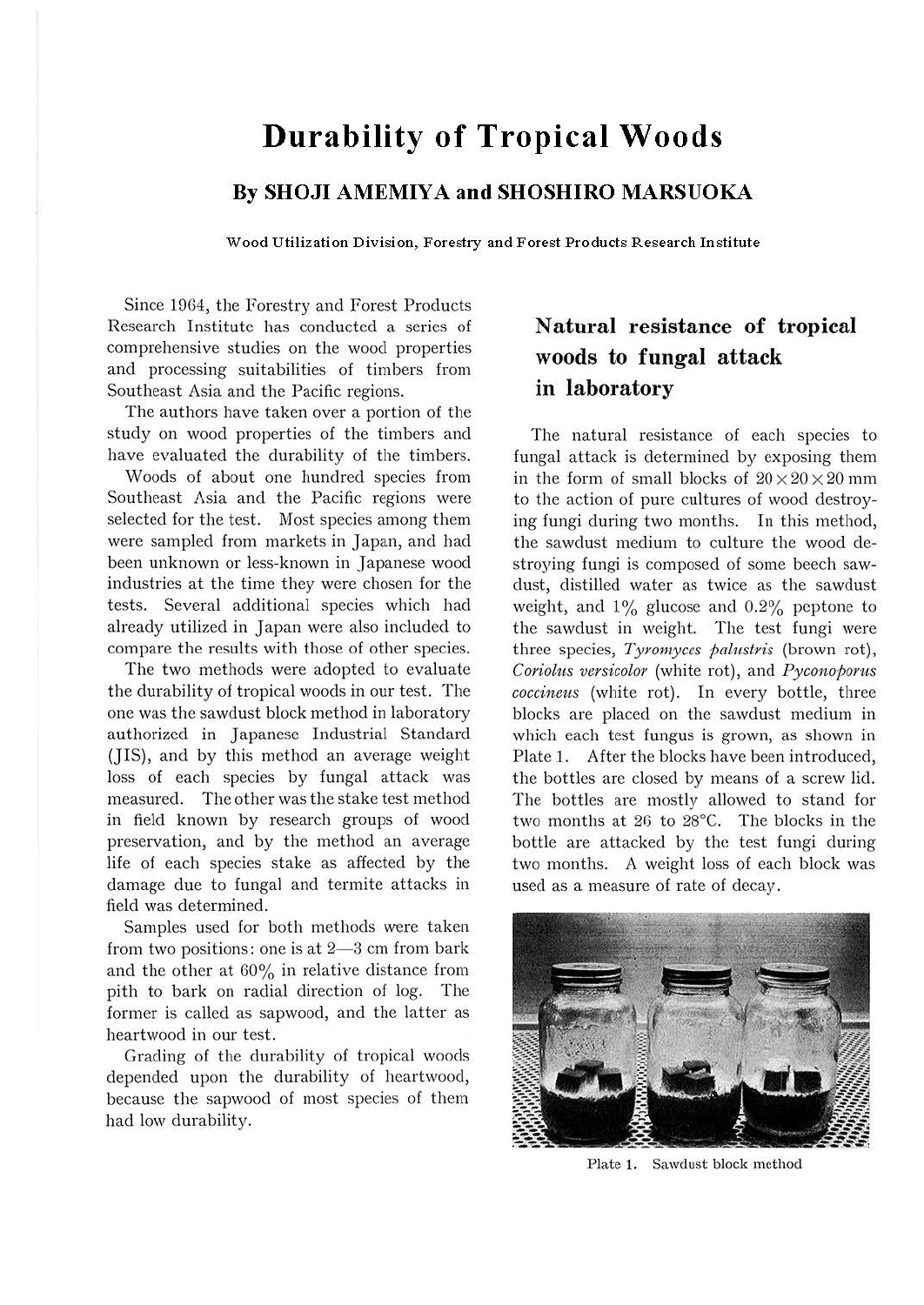|     | Common name         | Position*                                             | Specific gravity<br>in air drv | T. palustris             | C. versicolor | P. coccineus             |
|-----|---------------------|-------------------------------------------------------|--------------------------------|--------------------------|---------------|--------------------------|
| 1.  | Agathis             | $\rm S$                                               | 0.41                           | 23.0                     | 2.1           | 8.1                      |
|     |                     | $\mathbf{H}% _{T}=\mathbf{H}_{T}\times\mathbf{H}_{T}$ | 0.43                           | 2.2                      | 0.7           | $\boldsymbol{0}$         |
| 2.  | Alstonia            | S.                                                    | 0.44                           | 0.8                      | 12.7          | 14.6                     |
|     |                     | $\rm H$                                               | 0.44                           | 17.8                     | 10.2          | 15.8                     |
| 3.  | Apitong             | S                                                     | 0.63                           | 4.1                      | 14.5          | 14.4                     |
|     |                     | $\mathbf H$                                           | 0.69                           | 7.4                      | 8.3           | 7.6                      |
| 4.  | Balau               | $\mathbf S$                                           | 0.85                           | 2, 8                     | 4.8           | 2, 8                     |
|     |                     | $\mathbf H$                                           | 0.99                           | $\mathbf{O}$             | $\mathbf{0}$  | 1.4                      |
| 5.  | Bangkirai           | S                                                     | 0.84                           | 1.2                      | 0.7           | 1.4                      |
|     |                     | $\mathbf H$                                           | 0.90                           | 1.0                      |               |                          |
|     |                     |                                                       |                                |                          | 1, 2          | 1.1                      |
| 6.  | Borneo oak          | $\bf S$                                               | 0.95                           | $\mathbf 0$              | 1.4           | 3.3                      |
|     |                     | $\mathbf H$                                           | 1.01                           | $\boldsymbol{0}$         | 0.7           | 1.6                      |
| 7.  | Calophyllum         | S                                                     | 0.69                           |                          | 10.2          | 8.3                      |
|     |                     | н                                                     | 0.64                           | $\mathbf{0}$             | 3.2           | 1.4                      |
| 8.  | Campnosperma        | S                                                     | 0.58                           | 7.0                      | 14.7          | 18.0                     |
|     |                     | $\mathbf H$                                           | 0.50                           | 15.8                     | 22.6          | 28.3                     |
| 9.  | Canarium            | S                                                     | 0.55                           | 17.5                     | 25.7          | 29.4                     |
|     |                     | н                                                     | 0.53                           | 17.7                     | 24.5          | 22.6                     |
| 10. | Celtis              | $\rm S$                                               | 0.64                           | 27.6                     | 16.1          | 31.9                     |
|     |                     | $\mathbf H$                                           | 0.63                           | 25.6                     | 19.5          | 34.6                     |
| 11. | Champaka            | S                                                     | 0.47                           | 7.8                      | 9.5           | 13.8                     |
|     |                     | $\, {\rm H}$                                          | 0.50                           | $\bf{0}$                 | 0, 3          | $\overline{0}$           |
| 12. | Chhoeuteal bangkuoi | $\rm S$                                               | 0.65                           | 2, 8                     | 14.9          |                          |
|     |                     | $\rm _H$                                              | 0.75                           | 1.4                      | 4.3           | $\overline{\phantom{0}}$ |
| 13. | Chhoeuteal sar      | $\mathbf S$                                           | 0.60                           | 1.3                      | 17.0          | $\overline{\phantom{0}}$ |
|     |                     | $\mathbf H$                                           | 0.75                           | 3.2                      | 7.4           | -                        |
| 14. | Erima               | S                                                     | 0.41                           | $\overline{\phantom{a}}$ | 15.6          | 19.6                     |
|     |                     | H                                                     | 0.36                           | 4.9                      | 6.6           | 9.7                      |
| 15. | Giam                | $\rm S$                                               | 0.82                           | 0.4                      | 2.7           | 0                        |
|     |                     | $\mathbf H$                                           | 0.98                           | $\bf{0}$                 | 0.5           | $\mathbf{0}$             |
| 16. | Jelutong            | S                                                     | 0.40                           | 3, 5                     | 12.6          | 19.9                     |
|     |                     | $\mathbf H$                                           | 0.41                           | 5.0                      | 18.6          | 29.5                     |
| 17. | Jongkong            | S                                                     |                                |                          |               | $\overline{\phantom{a}}$ |
|     |                     | $\mathbf H$                                           | 0.52                           | $\mathbf{0}$             | 16.2          | 16.8                     |
| 18. | Kapur               | $\rm S$                                               |                                | $\frac{1}{2}$            |               |                          |
|     |                     | $\rm H$                                               | 0.60                           | $\mathbf{0}$             | 3.3           | $\overline{\phantom{a}}$ |
|     | 19. Karas           | $\rm s$                                               | 0.43                           | 19.4                     | 14.9          | 31.0                     |
|     |                     | $\, {\rm H}$                                          | 0.41                           | 25.0                     | 18.1          | 38.8                     |
| 20. | Kelat               | $\rm S$                                               | 0.68                           | $\boldsymbol{0}$         | 8.3           | 12.4                     |
|     |                     | $\, {\rm H}$                                          | 0.76                           | $\theta$                 | 1.3           | 2.0                      |
| 21. | 파<br>Keledang       | $\rm S$                                               | 0.58                           | 11.9                     | 13.9          | 20.9                     |
|     | $\mathbb{N}$        | $\mathbf H$                                           | 0.53                           | 6.5                      | 16.2          | 25.8                     |
| 22. | Keruing             | S                                                     | 0.71                           | 0.6                      | 11.6          |                          |
|     |                     | $\, {\rm H}$                                          | 0.77                           | 2.0                      | 7.3           |                          |
| 23. | Koki khsach         | S                                                     | 0.75                           | 0.9                      | 4.8           |                          |
|     |                     | $\mathbf H$                                           | 0.85                           | 1.5                      | 1.6           |                          |
| 24. | Komnhan             | $\mathbf{S}$                                          | 0.60                           | 3.4                      | 5.0           |                          |
|     |                     | н                                                     | 0.77                           | 1.6                      | 2.1           |                          |
| 25. | Labura              | $\mathbf S$                                           | 0.47                           |                          |               | ⊷                        |
|     |                     | $\rm H$                                               | 0.49                           | 14.6<br>21.9             | 14.5          | 22.9                     |
| 26. | Light red meranti   | $\rm S$                                               |                                |                          | 15.4          | 13.0                     |
|     |                     |                                                       | 0.53                           | 4.2                      | 1.4           | $\boldsymbol{0}$         |
|     |                     | $\,$ H                                                | 0.46                           | $\bf{0}$                 | 0.2           | $\boldsymbol{0}$         |
| 27. | Nato                | $\rm S$                                               | 0.69                           |                          | 10.8          | 9.6                      |
|     |                     | $\mathbf H$                                           | 0.68                           | $\overline{0}$           | 0.5           | 1.1                      |

Table 1. Percentage of weight loss caused by decay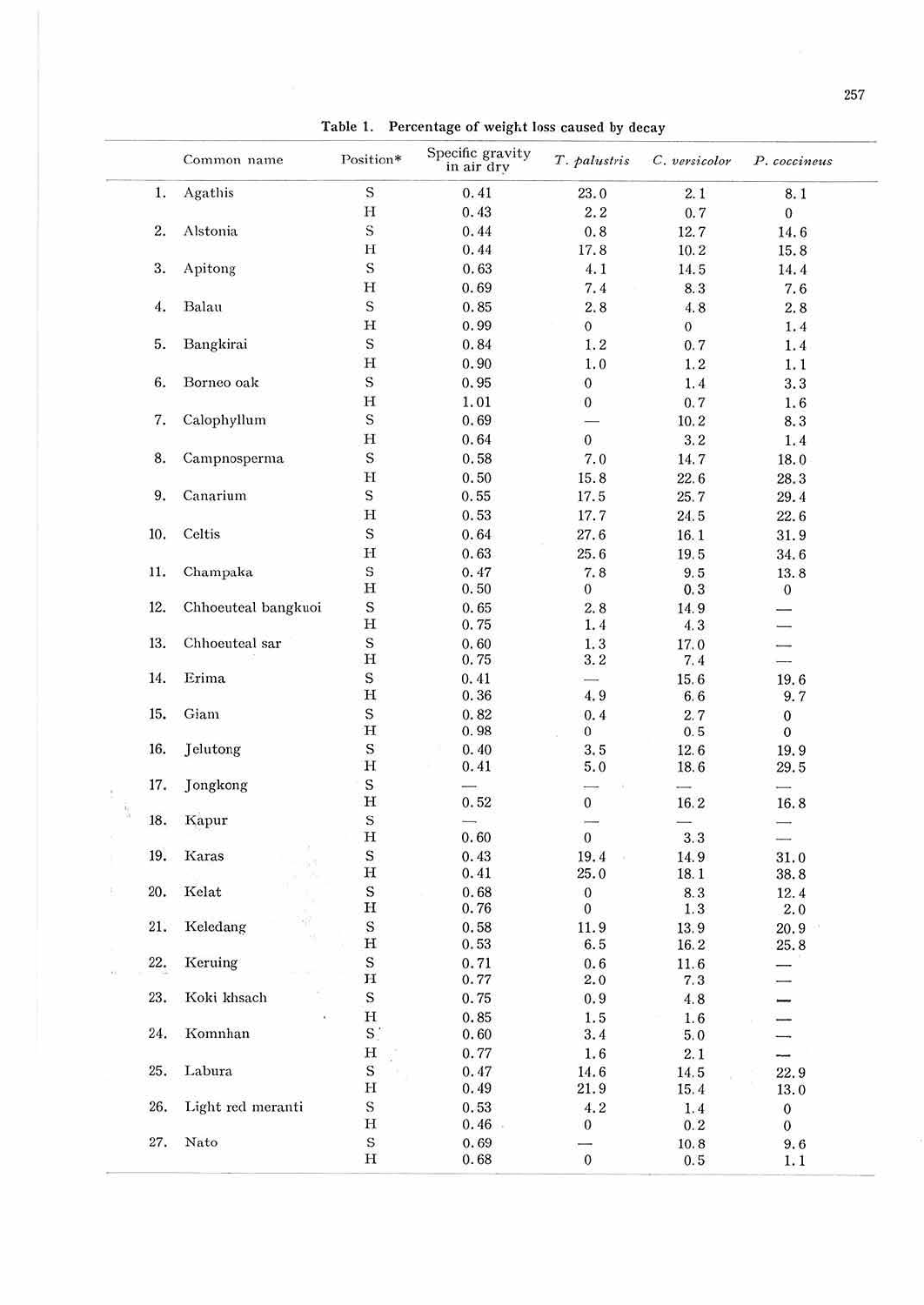|     | Common name         | Position*   | Specific gravity<br>in air dry | T. palustris     | C. versicolor | P. coccineus   |
|-----|---------------------|-------------|--------------------------------|------------------|---------------|----------------|
| 28. | New Guinea basswood | S           | 0.40                           | 8.1              | 16.5          | 18.8           |
|     |                     | Н           | 0.34                           | 11.8             | 16.5          | 21.9           |
| 29. | Phdiek              | $\rm S$     | 0.65                           | 8.3              | 11.7          |                |
|     |                     | H           | 0.72                           | 1.6              | 2.1           |                |
| 30. | Ramin               | S           |                                |                  |               |                |
|     |                     | Н           | 0.66                           | 25.5             | 19.0          | 26.8           |
| 31. | Red lauan           | S           | 0.62                           | 2.4              | 10.8          | 10.9           |
|     |                     | H           | 0.50                           | 2.6              | 2.2           | $\overline{0}$ |
| 32. | Resak               | S           | 0.64                           | 3.2              | $\sigma$      | 1.7            |
|     |                     | н           | 0.79                           | $\boldsymbol{0}$ | 0.5           | $\mathbf{0}$   |
| 33. | Rong leang          | $\mathbf S$ | 1.04                           | 2.0              | 5.0           |                |
|     |                     | н           | 1.15                           | 3.4              | 2.7           |                |
| 34. | Ro yong             | S           |                                |                  |               |                |
|     |                     | H           | 0.35                           | 11.5             | 13.9          |                |
| 35. | Srol kraham         | S           | 0.43                           | 14.7             | 7.5           |                |
|     |                     | H           | 0.49                           | 0.6              | 7.3           |                |
| 36. | Taun                | S           | 0.65                           | 6.5              | 12.2          | 9.5            |
|     |                     | H           | 0.59                           | 2.3              | 4.2           | 2,7            |
| 37. | Teraling            | S           |                                |                  |               |                |
|     |                     | H           | 0.65                           | $\overline{0}$   | 4.0           | 3, 8           |
| 38. | Terminalia          | S           |                                |                  |               |                |
|     |                     | Н           | 0.53                           | 2.9              | 12.2          | 14.3           |
| 39. | White meranti       | S           | 0.62                           | 5.2              | 10.6          | 6.0            |
|     |                     | H           | 0.60                           | 1.1              | 2.1           | 1.2            |
| 40. | White siris         | S           |                                |                  |               |                |
|     |                     | H           | 0.43                           | 7.0              | 15.5          | 16.8           |

S: Samples taken from a position of 2-3 cm from bark on radial direction.

H: Samples taken from a position of 60% in relative distance from pith on radial direction.

The average weight losses of main species caused by three fungi in this method are shown in Table 1.

The weight losses in sapwoods of most species among them were higher than those in heartwoods. The weight loss in heartwoods caused by brown rot was approximately similar to that caused by white rot in case of Alstonia, Apitong and Bangkirai, but the former is lower than the latter in Campnosperma Jelutong, Jongkong, Red lauan and White siris, while the former was higher than the latter in Labura.

## **Average life of tropical wood stakes as affected by fungal and termite attacks in field**

The stakes used in this stake test were 3 by 3 by GO cm in size. Number of stakes for each species was at least ten for sapwood and heart-



Plate 2. Stake test field

. wood, respectively. The stakes were set in an upright position with about half of their length in ground. The inspection of all stakes in the field bas been carried out once a year. In this inspection, the stakes were individually removed from the test field, inspected and then returned to their original place unless their condition indicated removal. A view of the stake test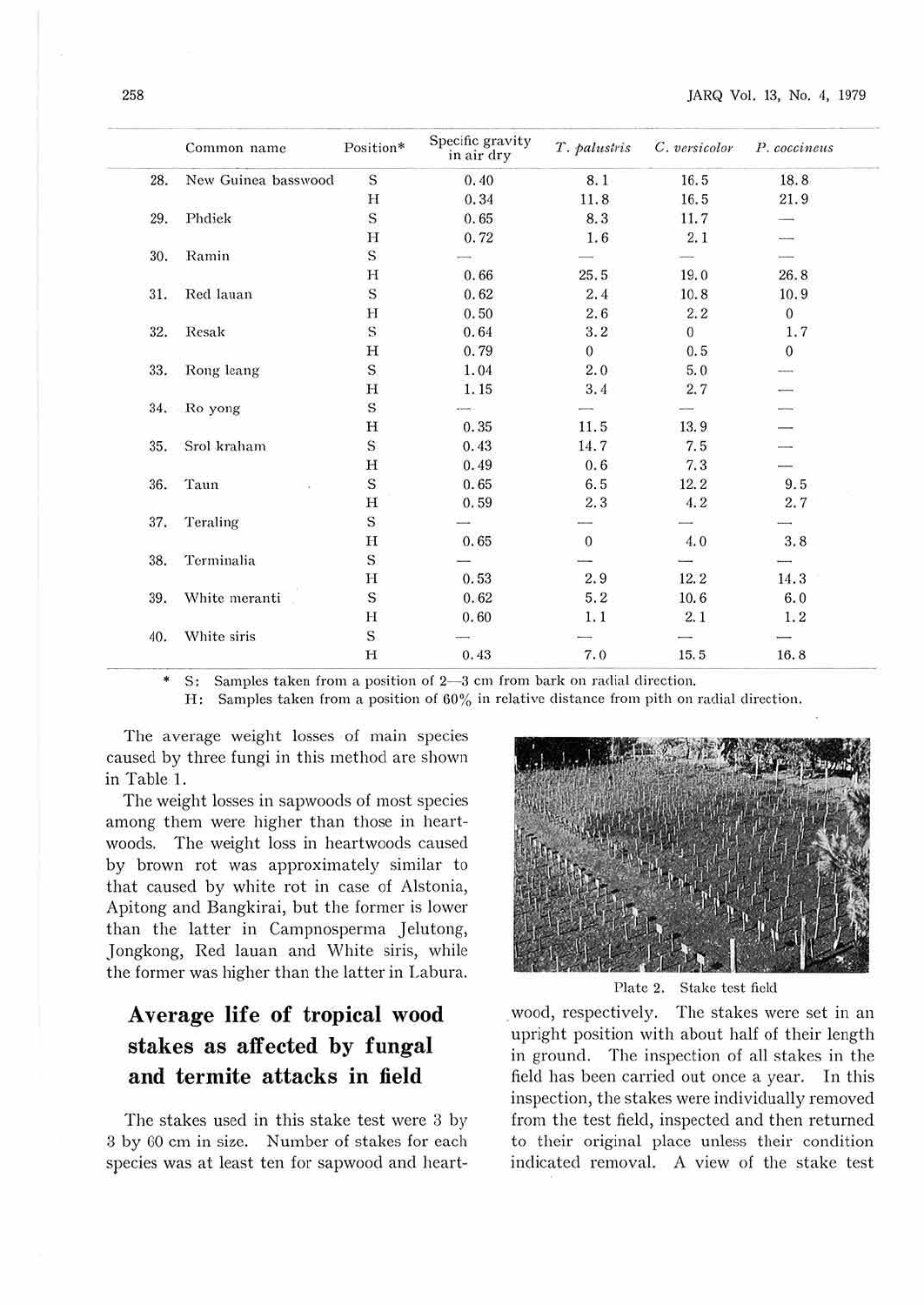

Table 2. Service life on the stake test



Plate 3. Appearance of damage

and the condition of damage on a tropical wood stake are shown in Plate 2 and 3, respectively.

Following the inspection by observation, the stakes were graded according to decay and termite attacks, as follows;

#### Observed condition Grade

- $0$  sound
- 1 partial slight damage
- 2 whole slight damage
- 3 condition of 2 with partial severe damage
- 4 whole severe damage
- 5 destroyed

In evaluating a service life prior to  $100\%$ removal of stakes, it has been noted that an average life can approximately be estimated by knowing the time when an average grade of the stakes as a group has reached 2.5. The average lives of main species stakes in the field are shown in Table 2.

Sapwood stakes of Sugi and Hinoki in Japanese species have shown an average life of 4.5 and 5.5 years, while their heartwood stakes have shown an average life of 6.0 and 7.0 years. In tropical species, the heartwood stakes of Bankirai, Giam, Koki khsach, Resak and White meranti, etc. showed the longest average life of 8 years or over 8 years, while heartwood stakes of Agathis, Jelutong, Karas and Labura showed the shortest average life of 1 to 2 years. Other species showed an average life of 3 to 7 years.

|     |                     |                          | Service life (years) |
|-----|---------------------|--------------------------|----------------------|
|     | Common name         | S                        | Н                    |
| 1.  | Agathis             | 1.5                      | 1.5                  |
| 2.  | Alstonia            | 2.0                      | 2.0                  |
| 3.  | Apitong             | 3.5                      | 4.5                  |
| 4.  | Balau               | $\longrightarrow$        | $9.0*$               |
| 5.  | Bangkirai           |                          | $9.0*$               |
| 6.  | Borneo oak          |                          | $9.0*$               |
| 7.  | Calophyllum         |                          | 5.0                  |
| 8.  | Campnosperma        |                          | 2.0                  |
| 9.  | Canarium            | $\frac{1}{2}$            | 2.0                  |
| 10. | Celtis              | 2.0                      | 2.0                  |
| 11. | Champaka            |                          | 2.0                  |
| 12. | Chhoeuteal bangkuoi | 4.0                      | 7.0                  |
| 13. | Chhoeuteal sar      | 2.5                      | 5.0                  |
| 14. | Erima               | $\sim$                   | 3.5                  |
| 15. | Giam                |                          | $9.0*$               |
| 16. | Jelutong            |                          | 1.5                  |
| 17. | Jongkong            |                          | 4.0                  |
| 18. | 8d<br>Kapur         |                          | 7.0                  |
| 19. | Karas               |                          | 1.0                  |
| 20. | Kelat               |                          | 7.5                  |
| 21. | Keledang            |                          | 3.0                  |
| 22. | Keruing             | 3.5                      | 5.0                  |
| 23. | Koki khsach         | $\sim$                   | $11.0*$              |
| 24. | Komnhan             | 5.0                      | $11.0*$              |
| 25. | Labura              | <b>SILL</b>              | 1.5                  |
| 26. | Light red meranti   |                          | 6.0                  |
| 27. | Nato                |                          | 4.0                  |
| 28. | New guinea basswood |                          | 2.5                  |
| 29. | Phdiek              |                          | 7.0                  |
| 30. | Ramin               | $\overline{\phantom{a}}$ | 2.5                  |
| 31. | Red lauan           |                          | 4.0                  |
| 32. | Resak               | $\overline{\phantom{a}}$ | 8.0                  |
| 33. | Rong leang          | 8.0                      | $11.0*$              |
| 34. | Ro yong             |                          | 2.0                  |
| 35. | Srol kraham         |                          | 5.5                  |
| 36. | Taun                |                          | 4.0                  |
| 37. | Teraling            |                          | 7.0                  |
| 38. | Terminalia          |                          | 3.0                  |
| 39. | White meranti       | 4.0                      | 8.0                  |
| 40. | White siris         | ×.                       | 2.5                  |

The species have continued to perform well after service years in the Table.

## Relation between the average weight loss by fungal attack in laboratory and the average life in field

In order to know whether is it possible or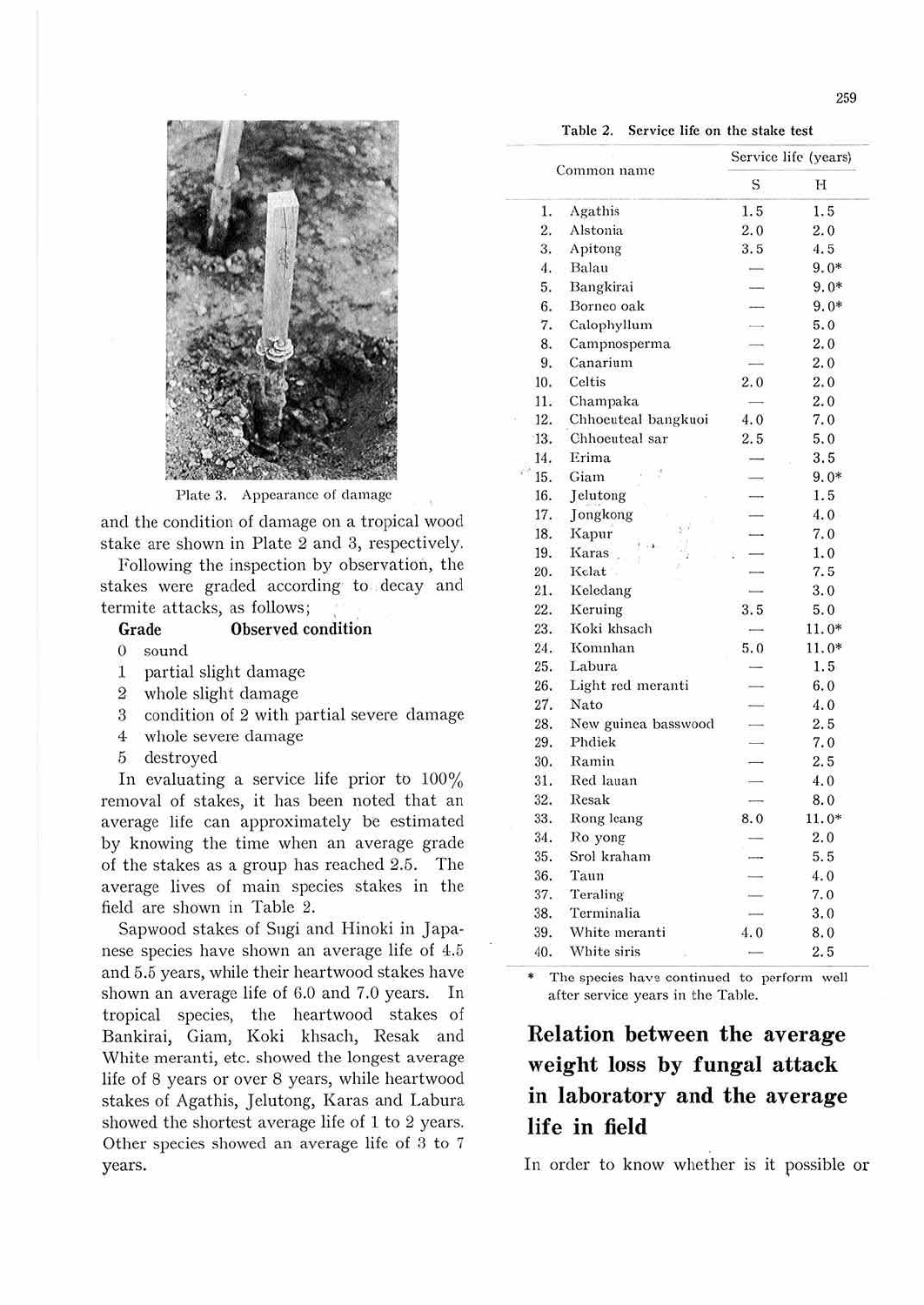not to estimate the average life in the field in a short time from the results obtained in the laboratory, the relation between the average weight loss of small blocks by fungal attacks in the laboratory and the average life of stakes in the field was studied using the results obtained in this work.

It is supposed that the durability of the small blocks and that of the stakes are same with the same species, because they were sampled from the same timber in each species.

The relation between the average weight loss (in percentage) of the small blocks caused by *Coriolus versicolor* and the average life (in years) of stakes is shown in Fig. 1. The relation was recognized . at a high level of significance as shown by the following formula:

 $y = 5.72 - 0.19x$   $r = 0.639$   $s = \pm 1.54$ where  $x:$  weight loss  $(%),$ 

y: average life (years)

- r: coefficient of correlation
- s: standard deviation

| ian uvvianni |                    |  |
|--------------|--------------------|--|
| Class        | Designation        |  |
| L            | very durable       |  |
| H            | durable            |  |
| Ш            | moderately durable |  |
| TV           | non-durable        |  |
|              | perishable         |  |

This relation shows that an averaged life for all species before any weight loss occurred was about 6 years. However, the actual length of life differed with different species.

Therefore, it is difficult to grade the durability of individual species based on the results in the laboratory test alone. In order to grade the durability, it is unavoidable to depend upon the results of stake tests, service records or references.

## **Grading the durability of tropical woods**

The durability of tropical woods was graded into five classes according to the results of heartwoods obtained by the sawdust block method in the laboratory and the stake test in the field.

The result is shown in Table 3.

Standards used for grading durability into 5 classes are as follows:

| Weight loss $(\% )$ | Life (year) |  |  |
|---------------------|-------------|--|--|
| $0 - 3$             | more than 8 |  |  |
|                     |             |  |  |
| less than 15        | $4-$        |  |  |
| more than 15        |             |  |  |
| more than 20        | less than 2 |  |  |



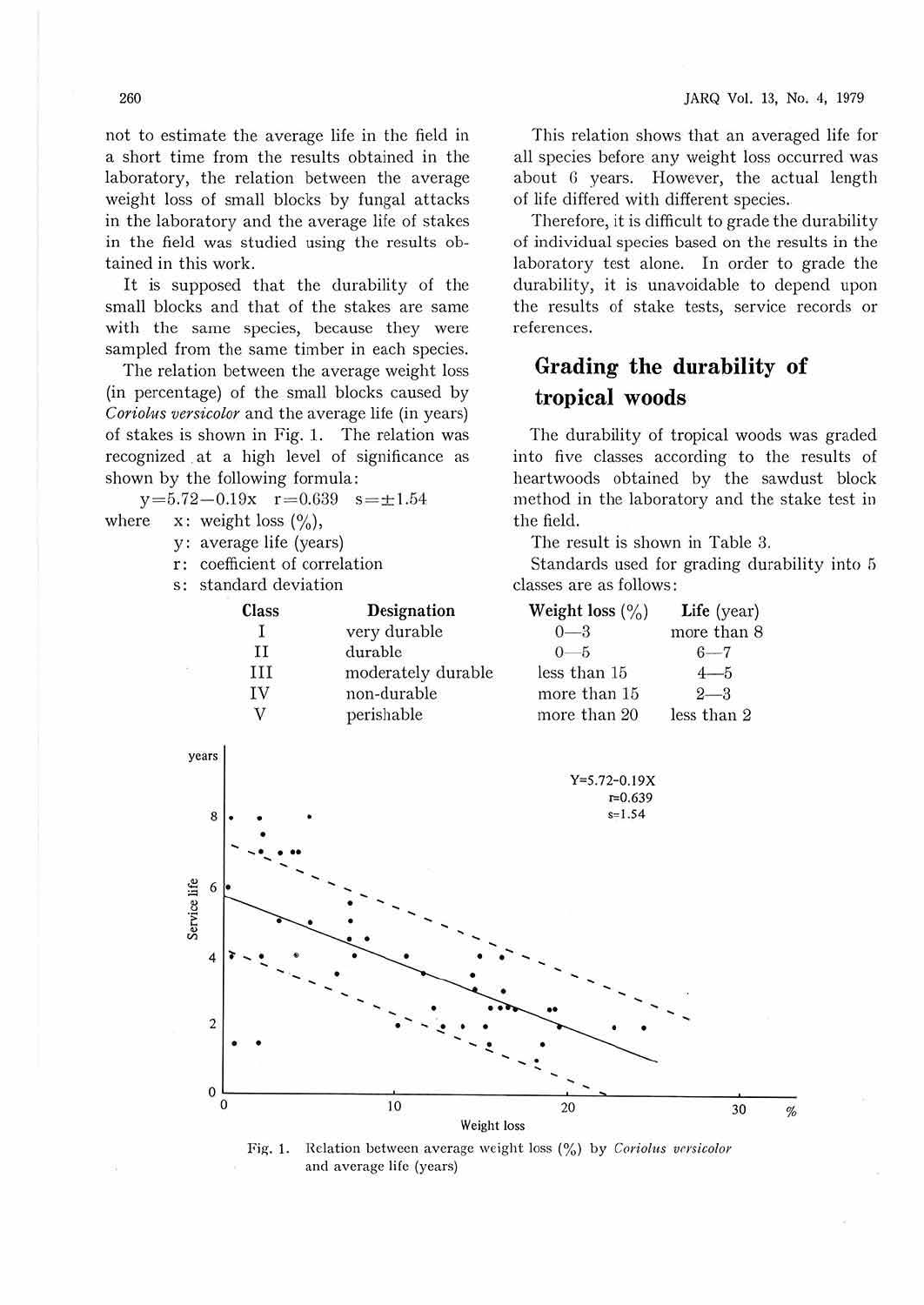The wood species in class I can be used without preserving treatment in field, but the<br>wood species except class I should be used<br>with preserving treatment in field. The wood

species in class IV and V should be used with preliminary preserving treatment in green log<br>and timber, because of their susceptibility to blue stain.

| Class V  | 1.  | Agathis (Agathis sp.)                         |
|----------|-----|-----------------------------------------------|
|          | 16. | Jelutong (Dyera sp.)                          |
|          | 19. | Karas (Aquilaria malaccensis)                 |
|          | 25. | Labura (Anthocephalus cadamba)                |
| Class IV | 2.  | Alstonia (Alstonia sp.)                       |
|          | 8.  | Campnosperma (Campnosperma brevipetiolata)    |
|          | 9.  | Canarium (Canarium sp.)                       |
|          | 10. | Celtis (Celtis sp.)                           |
|          | 11. | Champaka (Michelia sp.)                       |
|          | 14. | Erima (Octomeles sumatrana)                   |
|          | 21. | Keledang (Artocarpus sp.)                     |
|          | 28. | New Guinea basswood (Endospermum medullosum)  |
|          | 30. | Ramin (Gonystylus bancanus)                   |
|          | 34. | Ro yong (Parkia streptocarpa)                 |
|          | 38. | Terminalia (Terminaria sp.)                   |
|          | 40. | White siris (Ailanthus sp.)                   |
| Class II | 3.  | Apitong (Dipterocarpus sp.)                   |
|          | 7.  | Calophyllum (Calophyllum sp.)                 |
|          | 13. | Chhoeuteal sar (Dipterocarpus alatus)         |
|          | 17. | Jongkong (Dactylocladus stenostachys)         |
|          | 22. | Keruing (Dipterocarpus sp.)                   |
|          | 27. | Nato (Palaruim sp.)                           |
|          | 31. | Red lauan (Shorea negrosensis)                |
|          | 35. | Srol kraham (Dacrydium elatum)                |
|          | 36. | Taun (Pometia pinnata)                        |
| Class II | 12. | Chhoeuteal bangkuoi (Dipterocarpus insularis) |
|          | 18. | Kapur (Dryohalanops sp.)                      |
|          | 20. | Kelat (Eugenia sp.)                           |
|          | 26. | Light red meranti (Shorea (Rubroshorea) sp.)  |
|          | 29. | Phdiek (Anisoptera glabra)                    |
|          | 37. | Teraling (Tarrietia sp.)                      |
|          | 39. | White meranti (Shored (Anphoshorea) sp.)      |
| Class I  | 4.  | Balau (Shorea (Shorea) sp.)                   |
|          | 5.  | Bangkirai (Shorea (Shorea) sp.)               |
|          | 6.  | Borneo oak (Quercus sp.)                      |
|          | 15. | Giam (Cotylelobium sp.)                       |
|          | 23. | Koki khsach (Hopea pierrei)                   |
|          | 24. | Komnhan (Shorea hypochra)                     |
|          | 32. | Resak (Vatica sp.)                            |
|          | 33. | Rong leang (Tristania sp.)                    |
|          |     |                                               |

Table 3. Classification of decay durability